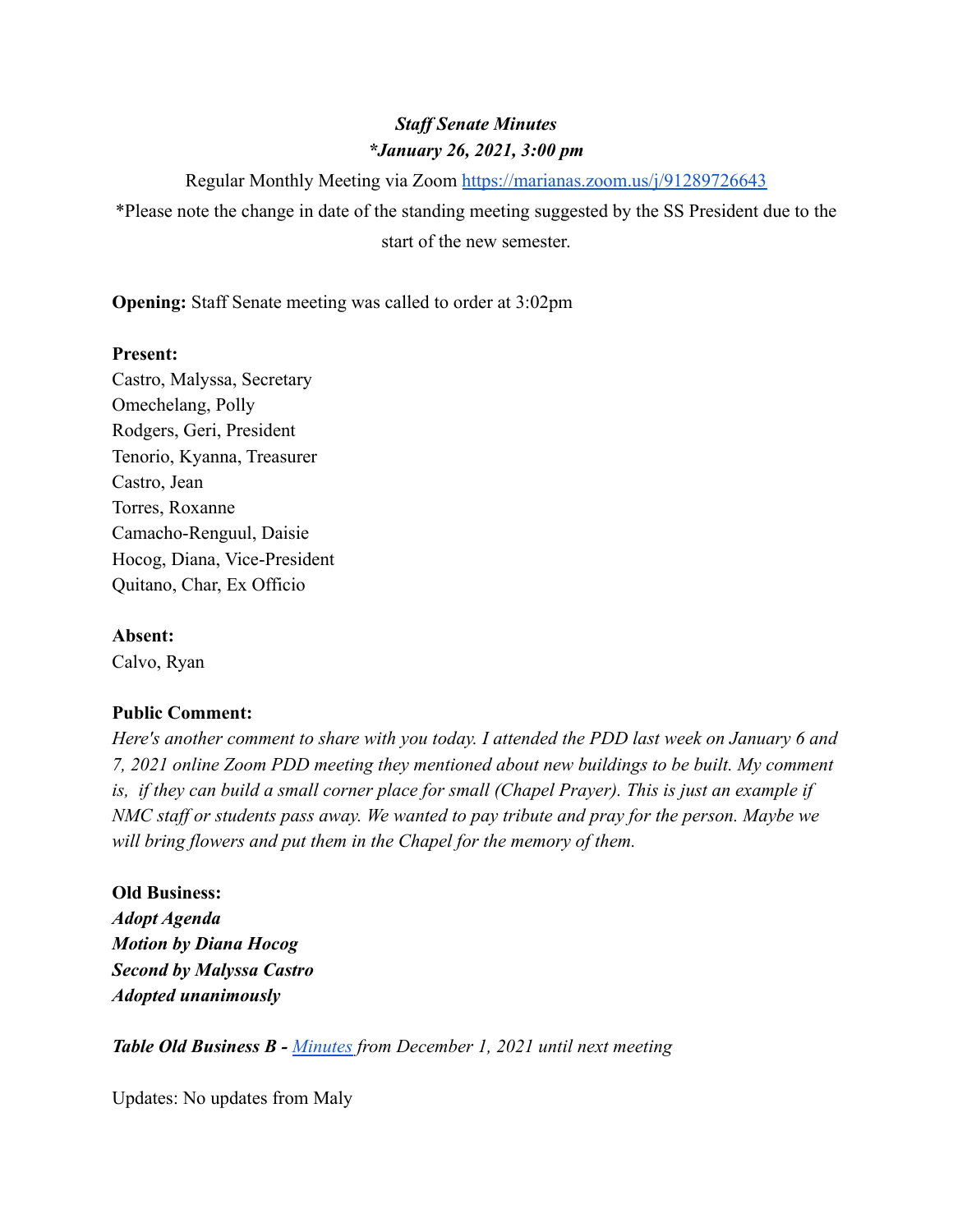- (1) Budget FY 20-21(Ky) *No updates, we are still in our first quarter and we have \$593.75, next allotment will come out next month.*
- (2) Executive Committee: (Geri)
	- *(a) College Council met after December 1st meeting, decided to endorse the Digital Accessibility.*
	- *(b) According to Ms. Daisie, explained that the college will have the website accessible for all people. It will help students under the ADA act. It is a federal policy that the college must follow.*
	- *(c) Flextime updates will be discussed in New Business*
	- *(d) Presidential Search interviews begin tomorrow, no details can be discussed, Ms Geri incorporated the feedback for each candidate, including the cultural aspect.*
- (3) Policy Committee: Staff of the Quarter (Ryan) \*Roxanne
	- *(a) Ready to launch it by the end of the week. Ms. Polly from HR gave a few suggestions. It will close by March*
	- *(b) First round of nominees and a short description of each candidate on why they are being nominated.*
	- *(c) A link will be sent next week, three staff members will be nominated.*
	- *(d) Ms. Char from HR wants to know more information.*
		- *(i) Form will be sent out*
		- *(ii) Three staff members can be nominated, this is exclusive of Staff Senate*
		- *(iii) The second round will be the short description of each candidate on why they are being nominated.*
			- *1) We will determine what will happen, this is our pilot and decide what to do after*
			- *2) Only open to staff and only staff can vote.*
- (4) Ad Hoc (Rox)

*(a) No updates so far*

*Recognize our guests - Josephine Dela Cruz, Christine Aldan*

- D. Bylaws
- *- Confirmed that the 2014 bylaws is what we will go by, 7 to 9 votes to amend the bylaws. Ms Geri asked if we wanted to amend anything on the bylaws.*
	- *- Ms. Diana mentioned that we discussed this before and we emailed our responses.*
	- *Ms. Geri said we agreed to amend the number of times we have assemblies. One assembly per semester.*
	- *- Ms. Char from HR is our ex officio which is stated in the bylaws*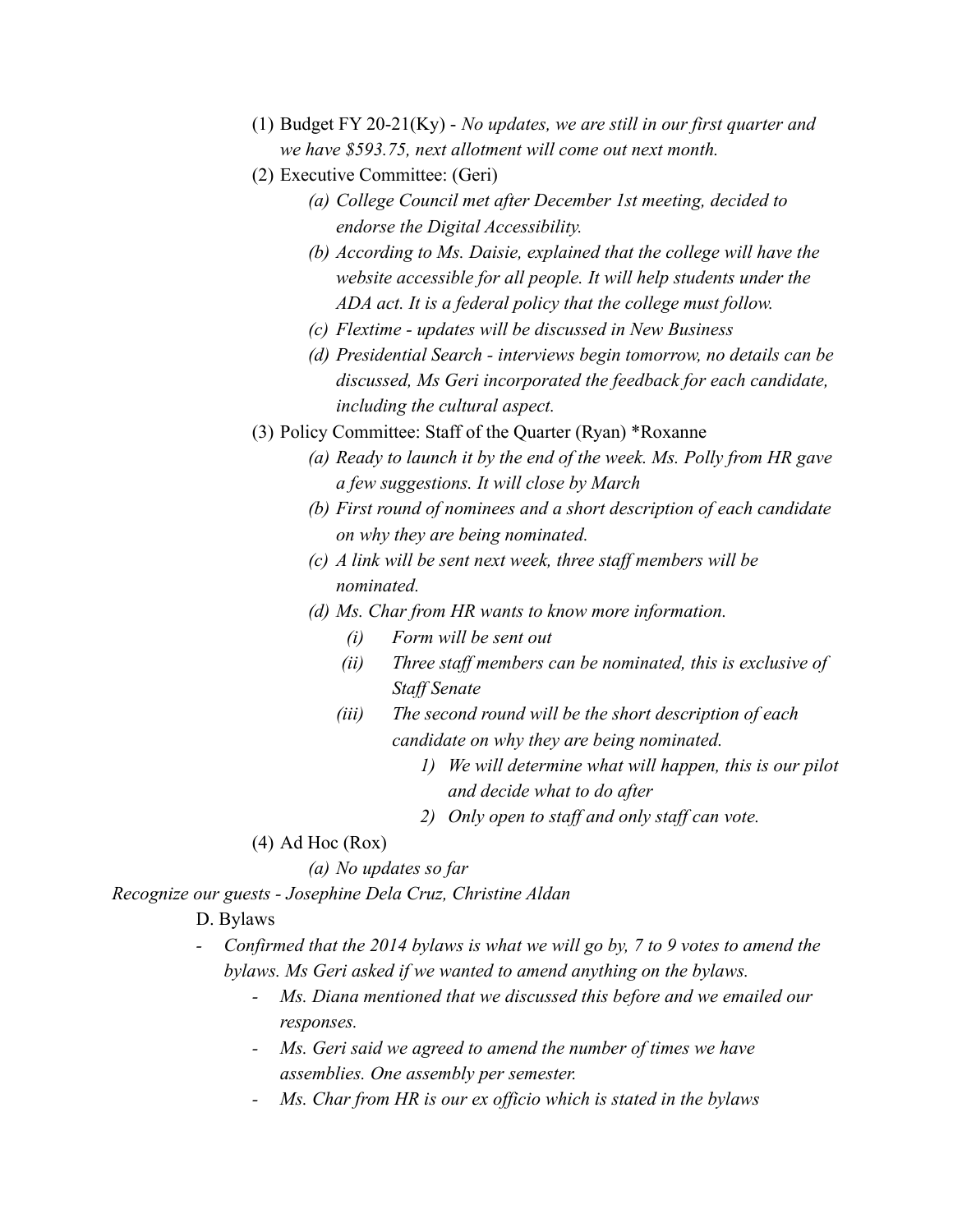- *- Quorum is what we discussed amending. Ms. Geri asked if we have any other things we would like to review.*
- *- Ms. Diana agreed to move on and comb through the bylaws.*
- *- Ms. Geri clarified that quorum is 7 person in our bylaws. She proposed to do a simple majority vote of 50% plus 1 like other governances.*
- *- We will strike the 7 person and make an amendment to the quorum.*
	- *- Ms. Polly agrees as well.*
- *We agree to make it a simple majority or a 50% plus 1 of elected senators.*

*Motion to Amend Definition of Quorum Motioned by Malyssa Castro Second by Diana Hocog Adopted unanimously*

*-*

### *Staff Senate By-laws:*

- *- Do we have an online hard drive?*
	- *- Maly says she doesn't think we have one, we have a folder.*
	- *- We must amend it to say, the Secretary will maintain all senate records and all archive records.*
	- *- Maly asked that we amend it now. Kyanna agrees.*
	- *- Motion on the floor to strike the secretary duties.*
- *- Amendment reads: Maintains all senate records and archive records.*

*Motion to Amend of Maintenance of secretary duties Motioned by Kyanna Tenorio Second by [Polly Omechelang](mailto:polly.omechelang@marianas.edu) Adopted unanimously*

*Anything for the VP duties?*

*VP does not store documents at the Archives.*

*- Discussed to strike statement number four, for VP duties.*

*Motion to Amend the Vice President duty number four Motioned by Diana Hocog Second by Malyssa Castro Adopted unanimously*

*Do we need to remove anything for the Presidential duties?*

*- It looks good as is.*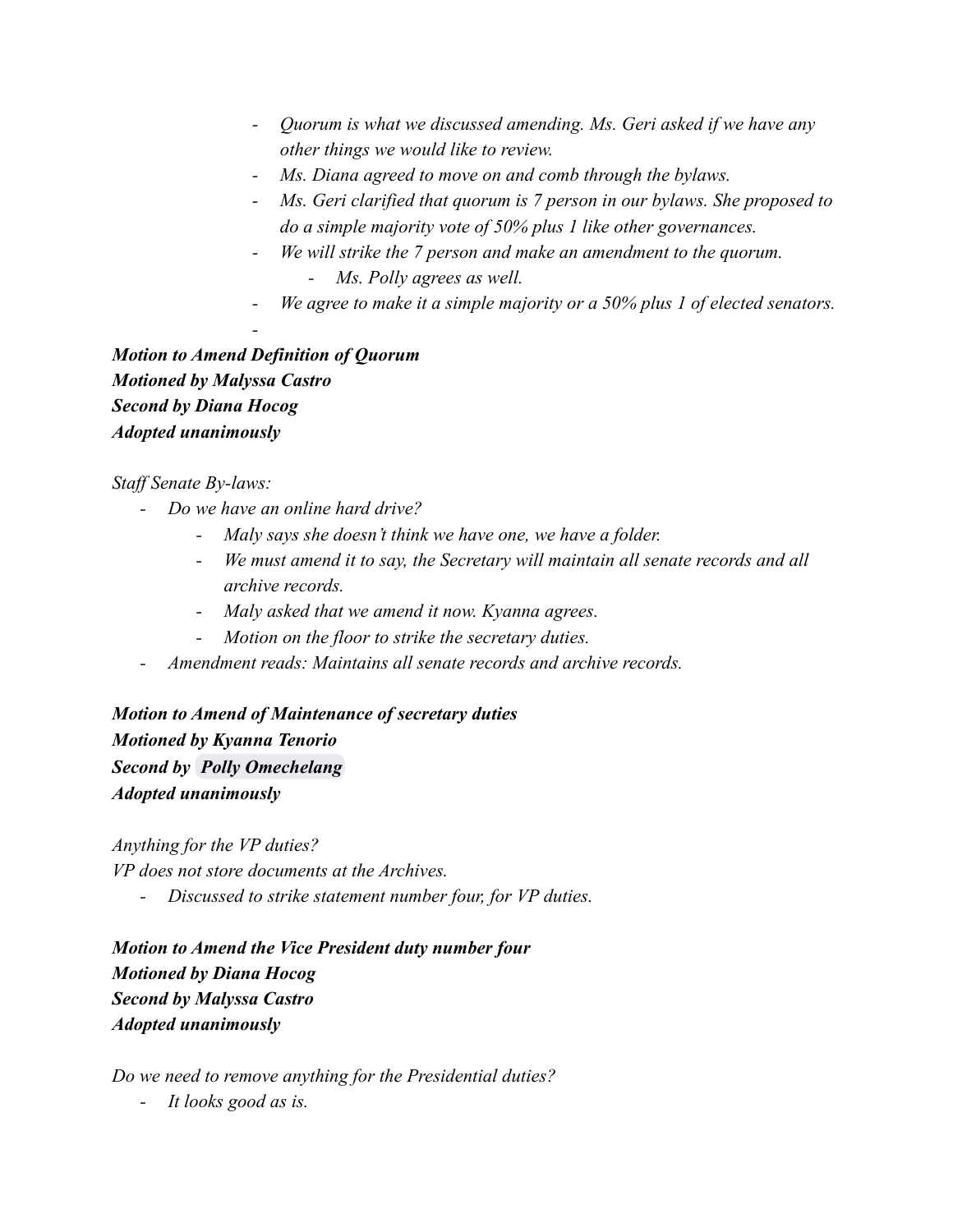*Do we need to edit anything for the treasurer?*

*- Nothing is outdated.*

*Under Meetings, everything looks appropriate, we already amended and we will have one per semester.*

*We did not amend number four, we will need to strike this statement*

- *- The president of the senate, shall invite the president of the college to the staff assembly, each academic year.*
- *- Proposal to strike the "at least two" and amend "to the two"?*
- *- Ky suggested to keep the at least in case we have any emergency meeting or assembly. - Ms. Daisie suggested we keep it.*
- *- Ms. Geri agrees we keep it.*

*Scrolling through the bylaws. We will start at roman numeral nine at the next senate meeting.*

- *- We can move on to Flextime procedure.*
- *- Ms. Diana asked if the next meeting is on February 16th?*

*Motion to discuss bylaws to February 16th Motioned by Diana Hocog Second by Kyanna Tenorio Adopted unanimously*

**I. New Business**

#### **A. [Flextime procedure](https://drive.google.com/file/d/1hvlVN7c4ttBZySreeXKKq3gYm2rpGFw2/view?usp=sharing)**

- *a. CC needs comments by February 5th*
	- *i. Procedure not a policy.*
		- *1. Questions or suggestions*
- *b. Char from HRO can answer questions regarding flextime procedure.*
- *- Diana read over and has no feedback.*
- *- Roxanne read over and is clarifying about documentation, does it come from the admin manager? Or direct supervisor?*
	- *- Char said that it should be on the timesheet by your supervisor.*
- *- Daisie had a follow up question, does a memorandum need to be attached to the payroll explaining the request or approval.*
	- *- Char said HR is working with finance to include the payroll exception form.*
	- *- Ms. Geri mentioned a concern from a staff member, this procedure is very difficult for ones who are in exempt positions. So oftentimes they are working on a Saturday. So previously if they worked on a Saturday, then the flex time will allow*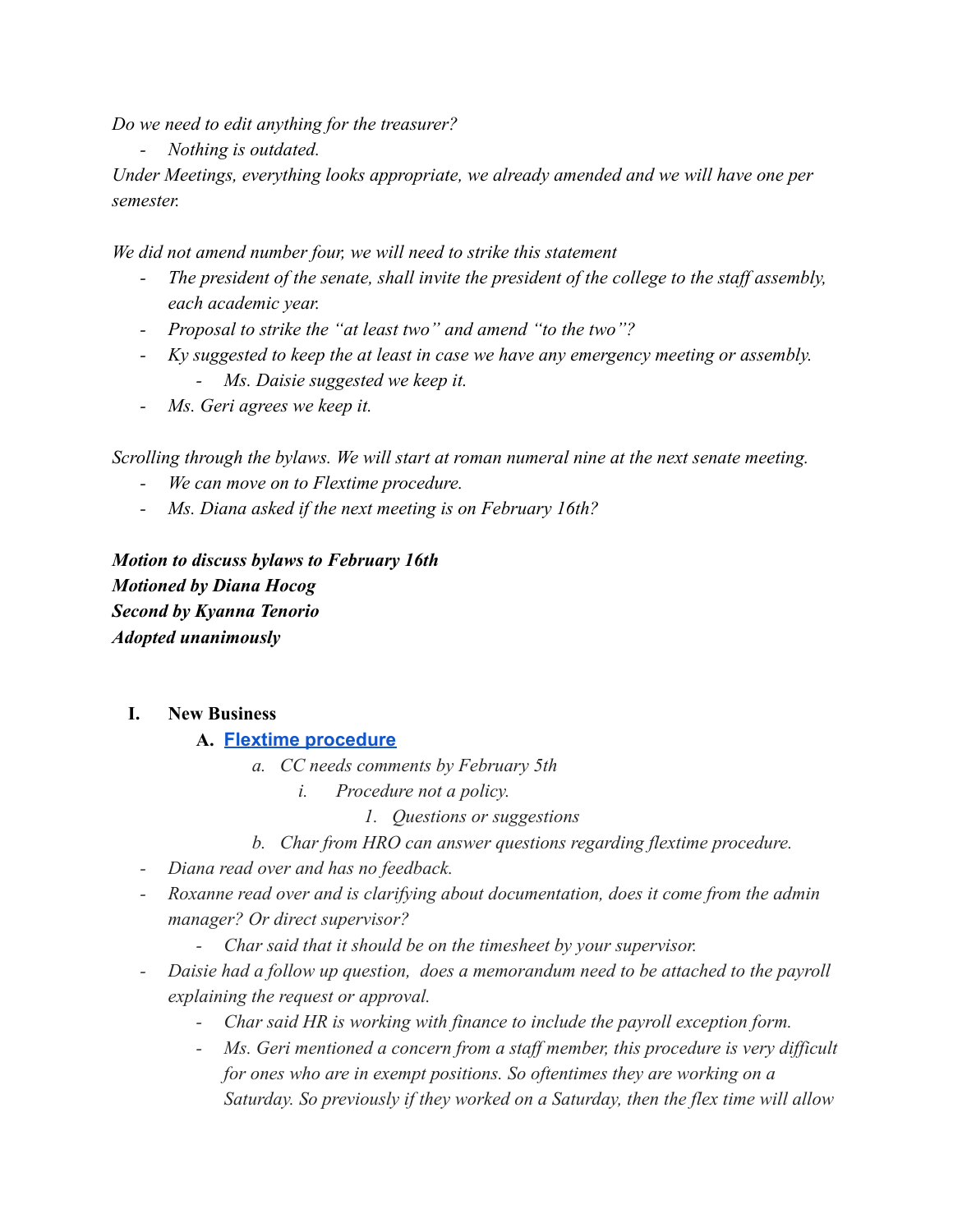*her not to work the following business day. If she works eight hours on Saturday they don't work on that Monday.*

- *- As for the procedure a flex schedule will be a consistent approved daily schedule for an individual employee with an established starting and ending time than remain the same, week after week.*
- *- Ms. Geri's example if an employee would start their day at 6am and end at 3pm everyday, consistently, is what flextime traditionally means.*
- *- In this procedure there's an overlap between flextime and comp time.*
- *- Guidelines say that if you have flex time hours you must use the hours the following week, within the pay period, that sounds like comptime. Feedback from employees. It doesn't mean that flextime is comp time but it seems as it is.*
- *- Individuals don't care for it because of clerical up keep and it has worked before where people communicate to their direct supervisor and there hasn't been a problem.*
- *- Each office is different based on when they need to be open or if they work after hours or on weekends.*
- *- Ms. Daisie mentioned, in this procedure comp time and flex time is the same but the difference is the rates that are being paid.*
	- *- Comp time is 1 to 1.5 like over time*
	- *- Flextime is not over time.*
- *- Flextime is typically sliding hours earlier or later.*
- *- Clarification is needed*

# *Notes from Ms. Geri*

*- Anonymous staff member - "It's becoming complicated, in the past it was between employee and immediate supervisors, flextime was earned and then it was cut off abruptly, exempt employees may work 120hrs and they call it 80hrs for time keeping purposes. It seems to add more pressure and time for clerical work and this individual does not agree with it and there was no warning given. Seemed to be that whatever arrangement was used before was working. There are offices that work from 9 to 5 but some offices that are grant driven that do not have to be open 9 to 5. Flextime requires pre approval and sometimes pre approval can not be required. For example if you have a doctors appointment and you want to use flextime you can't get prior approval. This person believes it is just not necessary.*

*Ms. Geri asked if we would rather have an email thread and ask others for feedback for CC council, as well as move it to the next SS meeting.*